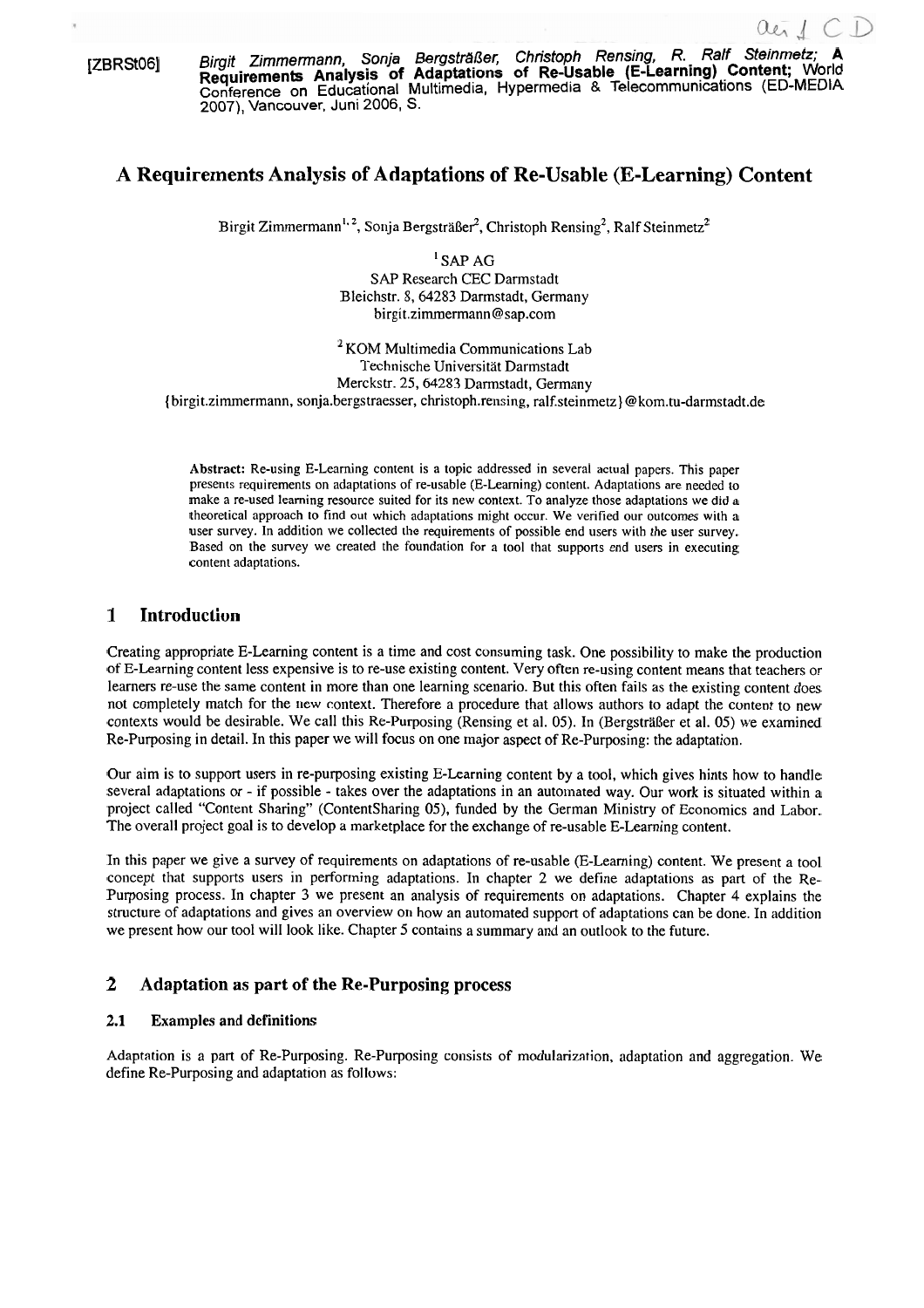*"Re-Purposing is the transformation of a Learning Resource to suit a new learning or teaching context. This means especially that the Learning Resource is transformed to suit a new learning objective or a new* target group, which is different from the learning objective or target group the Learning Resource was *created for.* " (Rensing et al. 05)

An example for Re-Purposing is: parts of a course "introduction to stochastic" are transformed to be used in a new course "Stochastik für Betriebswirte", which is a course in German about stochastic for business economists.

*"Adaptation means changing a Learning Resource with regard to one dimension to make it fit to a new context of use. Dimensions are for example language, layout or terminology. To perform an adaptation an adaptaiion process is executed.* " (Rensing et al. 05)

Adaptations are needed to make the re-purposed content suited for new needs. It might be necessary to perfonn several adaptations to adapt content to a new context. For example: in addition to changing the terminology it may be necessary to translate the course "introduction to stochastic" to transform it to the new course "Stochastik für Betriebswirte". Adaptations occur in the areas of layout (e.g. corporate design), content and technology (e.g. transformation to another format). Content changes comprise changes of the language (e.g. translation, terminology) and didactical changes (e.g. learning objective, learning strategy).

Further definitions on Re-Use, Re-Authoring and Re-Purposing can be found in (Rensing et al. 05).

## **2.2** Related **Work**

There are some other projects dealing with Re-Use and/or Re-Purposing of existing Learning Resources. But most of these approaches do not take into account that existing Learning Resources often do not fit exactly to the new scenario of usage and have to be adapted to be made suitable.

The ALOCoM framework (Verbert et al. 05) is used to re-purpose Learning Resource components. It uses an ontology as a generic content model. Based on the ontology learning objects are disaggregated into their components. These components can be aggregated to new learning objects "on-the-fly". ALOCoM only focuses on decomposing and aggregating learning content. But it does not consider adapting the content to changed scenarios.

Obrenovic et al. (Obrenovic et al. 04) deal with the Re-Purposing of multimedia-documents. They provide an XML based abstract intermediate format into which they transform multimedia formats and from which documents can be mapped back to specific multimedia formats. They use an ontology to model Re-Purposing. The work gives a good starting point for Re-Purposing, but at the moment it does not provide a concrete Re-Purposing tool.

The System for Courseware Reuse (SCORE) (Klein et al. 03) allows the generation of a repository for modularized learning content. The content can be re-used to generate new learning content. The approach deals with Re-Use of content that was especially designed for Re-Use. It does not provide a way to adapt other content to new needs.

The Resource Center (Hörmann et al. 05) is a Learning Object Repository combined with a tool set for authoring of SCORM-compliant E-Learning courses. It supports Re-Use of E-Learning content via Authoring by Aggregation. Authoring by Aggregation is the creation of new learning content by combining existing and new learning resources. The approach considers the need for adaptation, but adaptations have to be done manually.

The tools and concepts already available to adapt content are always restricted to special adaptation types and some selected formats. For example SYSTRAN (SYSTRAN 05) provides a tool that can be used in office applications for translations from one language into other ones. At the moment there seems to be no approach that offers support for all kinds of adaptations and for different document formats.

(Bultermann 01) describes the XML based "Synchronized Multimedia Integration Language" (SMIL). In addition to other features SMIL can be used to create content whose presentation is adaptable to new purposes or presentation devices. But SMIL does not deal with adaptation in general. In addition it is only able to handle SMIL content.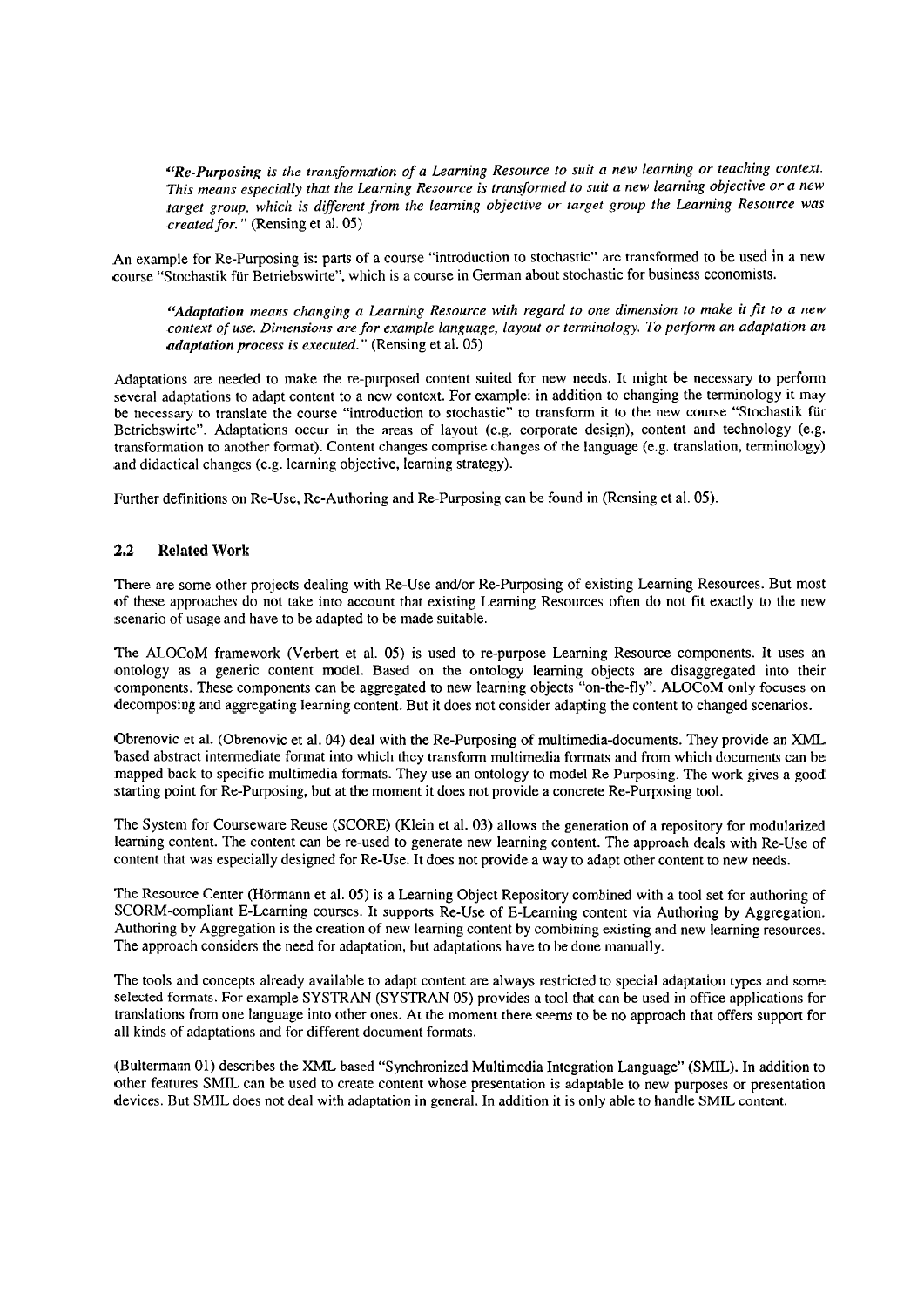# **3 Adaptation of (E-Learning) Content: A Requirements Analysis**

## **3.1 Theoretical Investigation**

In addition to the related work we examined LOM (Learning Object Metadata) (IEEE 02) and ISO/IEC 19796-1:2005 (ISO 05). LOM describes learning content by using standardized metadata. ISO/IEC 19796-1:2005 offers an approach to how to achieve quality in learning, education and training. We analyzed both standards with the focus on which aspects in creation of E-Learning content and which metadata fields demand for an adaptation if they are changed. We found 15 adaptations:

- Adaptation to a changed learning objective
- Adaptation to a changed duration of the course
- Adaptation to a changed difficulty of the course
- Adaptation to a changed learning strategy of the course participants
- Adaptation to another language (translation)
- Adaptation to a special terminology  $\bullet$
- $\bullet$ Adaptation to several screen resolutions
- Adaptation to end devices (PC, PDA, mobile.. .)
- Adaptation to different bandwidths (modem, ISDN, DSL ...)
- $\bullet$ Adaptation to a good printability
- $\bullet$ Adaptation to another degree of interaction (of the course participants)
- $\bullet$ Adaptation to another semantic density
- Adaptation to enable the transformation into several formats (HTML, PDF, ...)
- $\bullet$ Adaptation to (corporate) design
- $\bullet$ Adaptation regarding accessibility

### **3.2 User survey**

To confirm the results of our theoretical analysis we performed a User survey. By this means we wanted to determine which file formats are in use and how often each adaptation is executed. We checked if our list of adaptations is complete. We wanted to get an overview on how experts proceed in performing adaptations. In addition we presented the interviewees a tool concept. We asked them to judge if such a tool would be useful in their daily work and to tell us how to improve the concept.

During our theoretical investigation of adaptations we found that at least some of the adaptations can be done as well on other content than E-Learning content. To prove this we decided to ask not only experts in the area of creating E-Learning content and classroom training material but also experts in the area of creating documentations and reports. We questioned 15 experts from eight companies that are working in at least one of the four areas. We organized the user survey in two parts:

- 1. A questionnaire sent out in advance containing four questions that had to be filled in by the interviewees.
- 2. A telephone interview which was carried out based on the answers we got to the questionnaire. In the interview the interviewees had to answer a couple of questions that were handed out to them in advance.

# **3.2.1** *Questionnaire*

The questionnaire contained the following questions:

- 1. Which is the format of your content on hand? Which formats that you are currently not using do you plan to use in the future?
- 2. Which tools do you use to create content?
- **3.** How often are the following adaptations occurring in your work? Do you miss an adaptation in the list above?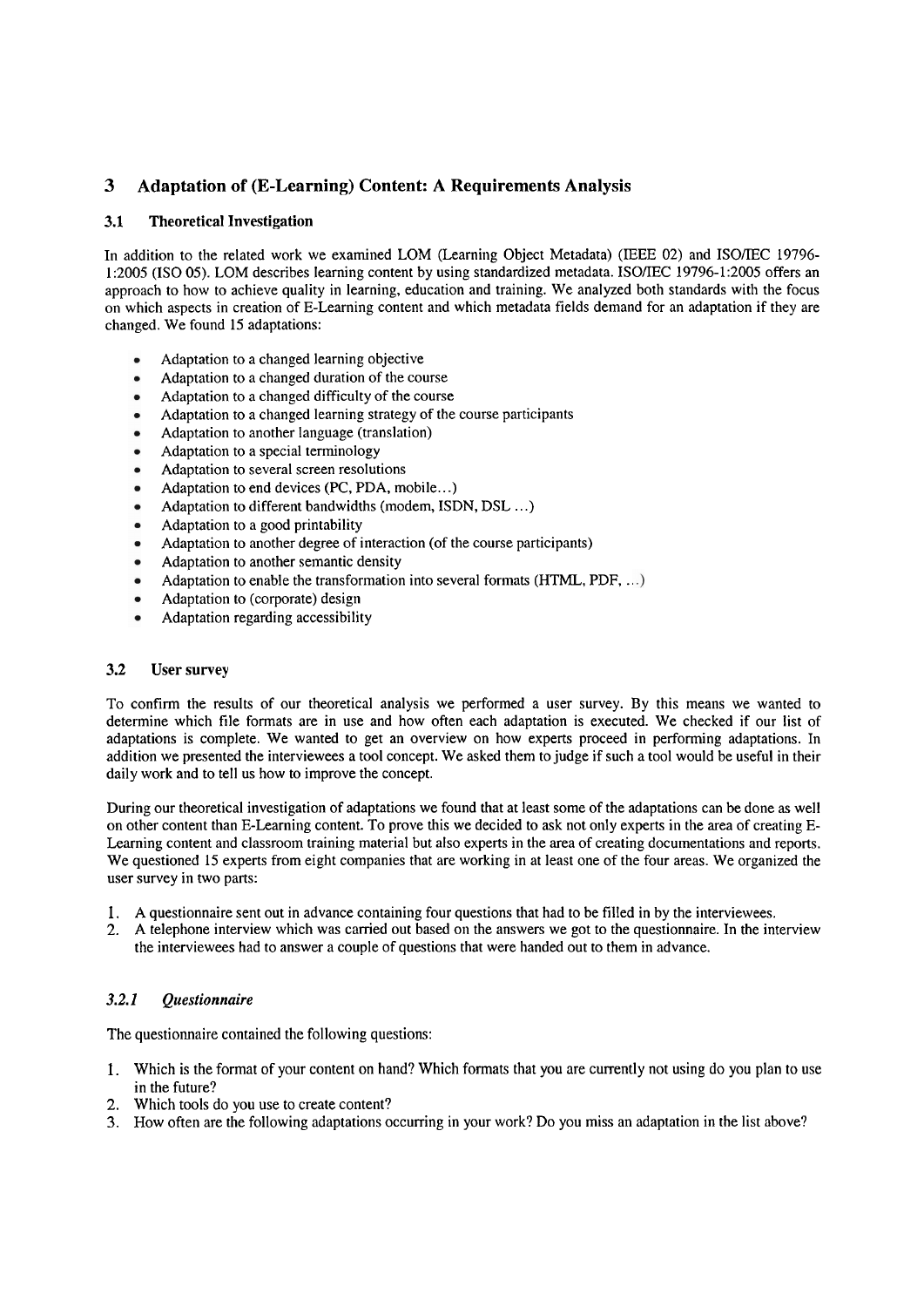**4.** For which adaptation would you like an automated or semi - automated support. (Please also take into account adaptations that due to lack of support you are currently not or only seldom performing.)

Questions 3 and 4 were referring to a table with the fifteen adaptation processes we identified.

For the first question we found that text-containing formats like DOC or PDF are used by almost all companies. The same holds for PowerPoint. HTML is also used very often followed by XML-based formats, Flash and audio files. Other animations or videos are used by less than half of the interviewees. There are some other formats that are used occasionally like Excel or SAP Script. Nearly all companies that do not use XML or HTML at the moment, plan to use them for the future.

*Conclusion*: As all formats are used quite often, a tool to be used for adaptation should be able to handle all of them.

We asked which tools are used to create content. We got a lot of different answers. There are some specific tools only used by a few companies, like SAP Tutor or Articulate Presenter. Other tools are used quite often, like MS Office (PowerPoint, Word etc.) or Macromedia Flash.

*Conclusion:* As a lot of different tools are used to create content it is desirable that an adaptation tool is able to adapt content without the need of installing the original creation tool. For example if users Want to adapt HTML content they would not need to install an HTML editor if the tool would be able to perform the adaptation. In addition quite often Learning Resources contain more then one format. Hence the tool should take care on handling the different formats so that users can concentrate on the adaptation they Want to perform.

We got very different answers to the question how often each adaptation is performed. The number of statements on the frequency (often, seldom or never) by which an adaptation is performed mostly was differing only by one or two. Therefore the answers can only be used as a vague trend indicator (see table **1).** Adaptation to a changed learning objective, translation, and adaptation to (corporate) design are executed most often. Adaptation to end devices and adaptation regarding accessibility are executed least of all. But this might change in the future as both aspects are becoming more and more important.

No one of the interviewees mentioned an additional adaptation not listed.

*Conclusion:* There is no adaptation that could be neglected as it is almost never performed. But on the other hand there is also no adaptation performed so often that it is the most important adaptation needed by everyone. Therefore all adaptations have to be taken into account.

As no one missed an adaptation our list of adaptations is regarded complete by the experts of our target group.

|                                                                            | never          | seldom | often       |
|----------------------------------------------------------------------------|----------------|--------|-------------|
| Adaptation to a changed learning objective                                 | 3              | 5      |             |
| Adaptation to a changed duration of the course                             | 8              | 6      |             |
| Adaptation to a changed difficulty of the course                           | 7              |        |             |
| Adaptation to a changed learning strategy of the course participants       | 6              | 8      |             |
| Adaptation to another language (translation)                               | 3              | 3      | $\mathbf Q$ |
| Adaptation to special terminology                                          | 5              |        | 3           |
| Adaptation to several screen resolutions                                   | $\tau$         |        |             |
| Adaptation to end devices (PC, PDA, mobile)                                | 9              | 6      | $\theta$    |
| Adaptation to different bandwidths (modem, ISDN, DSL )                     | 11             | 3      |             |
| Adaptation to a good printability                                          | 5              | 7      | 3           |
| Adaptation to another degree of interaction (of the course participants)   |                | 5      | 3           |
| Adaptation to another semantic density                                     | 8              | 4      | 3           |
| Adaptation to enable the transformation into several formats (HTML, PDF, ) | 4              |        | 4           |
| Adaptation to (corporate) design                                           | $\overline{2}$ | 6      |             |
| Adaptation regarding accessibility                                         | 6              | 9      | $\Omega$    |

**Table 1:** Frequency of use of the adaptations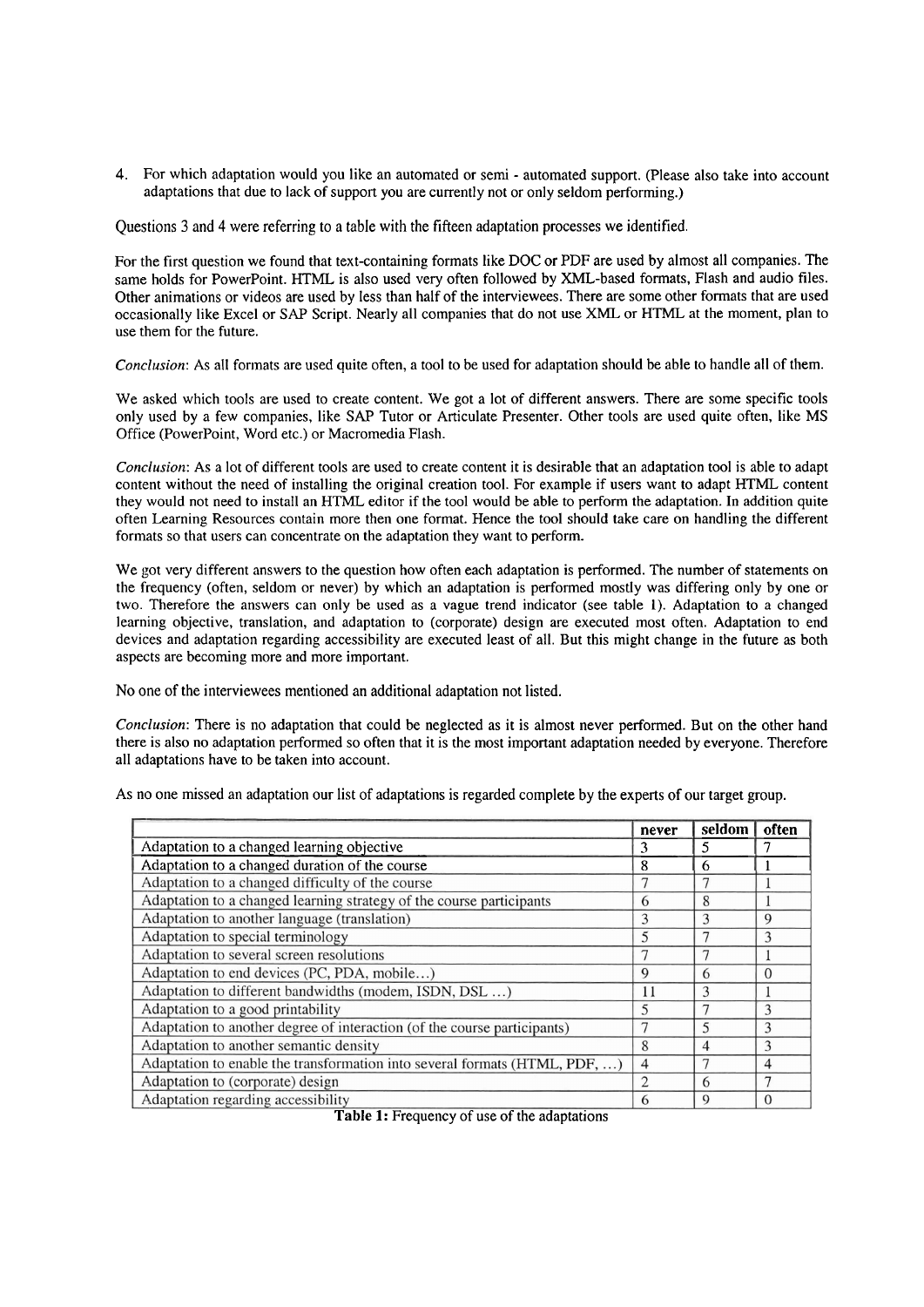Considering the need for tools supporting the adaptations listed above the answers varied even more. For each kind of adaptation at least one quarter of the experts stated that tool support would be very important.

*Conclusion:* The need for tools seems to be very subjective. But there was no kind of adaptation for which not at least one quarter of the experts wanted a tool support. Therefore all adaptations have to be taken into account in an adaptation tool.

#### *3.2.2 Interview*

The interview focused on finding out how adaptations are done and how a tool support for the adaptation processes should look like. Therefore we asked the interviewees to describe us how they proceed in creating and adapting content. We wanted to get at least one description on each adaptation process. The detailed evaluation of these descriptions will be subject of further investigation. In this paper we give a general overview of the outcome.

One result of the survey was that there are some adaptations being performed by all participants in a similar, structured, rule based way. For other adaptations we found no common proceeding. Those adaptations are very often performed on the basis of experience and intuition. There are no or only few rules to be followed.

Based on these findings we created two categories (Tab. 2): The first one consists of adaptation processes that are done similar by most of the interviewees and that are based on certain proceeding rules. Further on we call them *structured, rule based adaptations.* They can be supported in a completely or partially automated way. The second category consists of adaptation processes that are performed differently by almost everyone, there is no common way how to perform them. They are based on experience and intuition. Therefore it is hard to integrate them into an automated tool. At most they can be supported in a partially automated way. We call them *unstructured, experience based adaptations*. In chapter 4 we will explain how to deal with both kinds of adaptation processes.

| structured, rule based adaptations                           | unstructured, experience based adaptations       |
|--------------------------------------------------------------|--------------------------------------------------|
| Adaptation to another language (translation)                 | Adaptation to a changed learning objective       |
| Adaptation to special terminology                            | Adaptation to a changed duration of the course   |
| Adaptation to several screen resolutions                     | Adaptation to a changed difficulty of the course |
| Adaptation to end devices                                    | Adaptation to a changed learning strategy        |
| Adaptation to different bandwidths                           | Adaptation to another semantic density           |
| Adaptation to a good printability                            | Adaptation to another degree of interaction      |
| Adaptation to enable the transformation into several formats |                                                  |
| Adaptation to (corporate) design                             |                                                  |
| Adaptation regarding accessibility                           |                                                  |

Table 2: Categories of adaptation processes

In addition we presented the interviewees a tool concept (see chapter 4.2) and asked them for a rating of the usefulness of a tool based on this concept. We got the following answers: six persons rated the concept as very useful, six rated it as useful, one rated the concept as less useful and one rated it as not useful. One person was not sure on how to rate the tool.

*Conclusion:* The outcome shows that our approach is considered as helpful by possible users.

Then we asked the interviewees to give us their advice on how to improve the tool. The tool concept to be proposed in chapter 4 is based on the concept we presented the interviewees supplemented with their advice.

As mentioned before by means of the user survey we also wanted to find out if all or at least some of the adaptations can be performed on other content than E-Learning content. Therefore we asked not only persons creating E-Learning content but also persons creating other content. We found that adaptations on E-Learning content are performed for other kinds of content as well. Adapting E-Learning content is a special case of adapting content.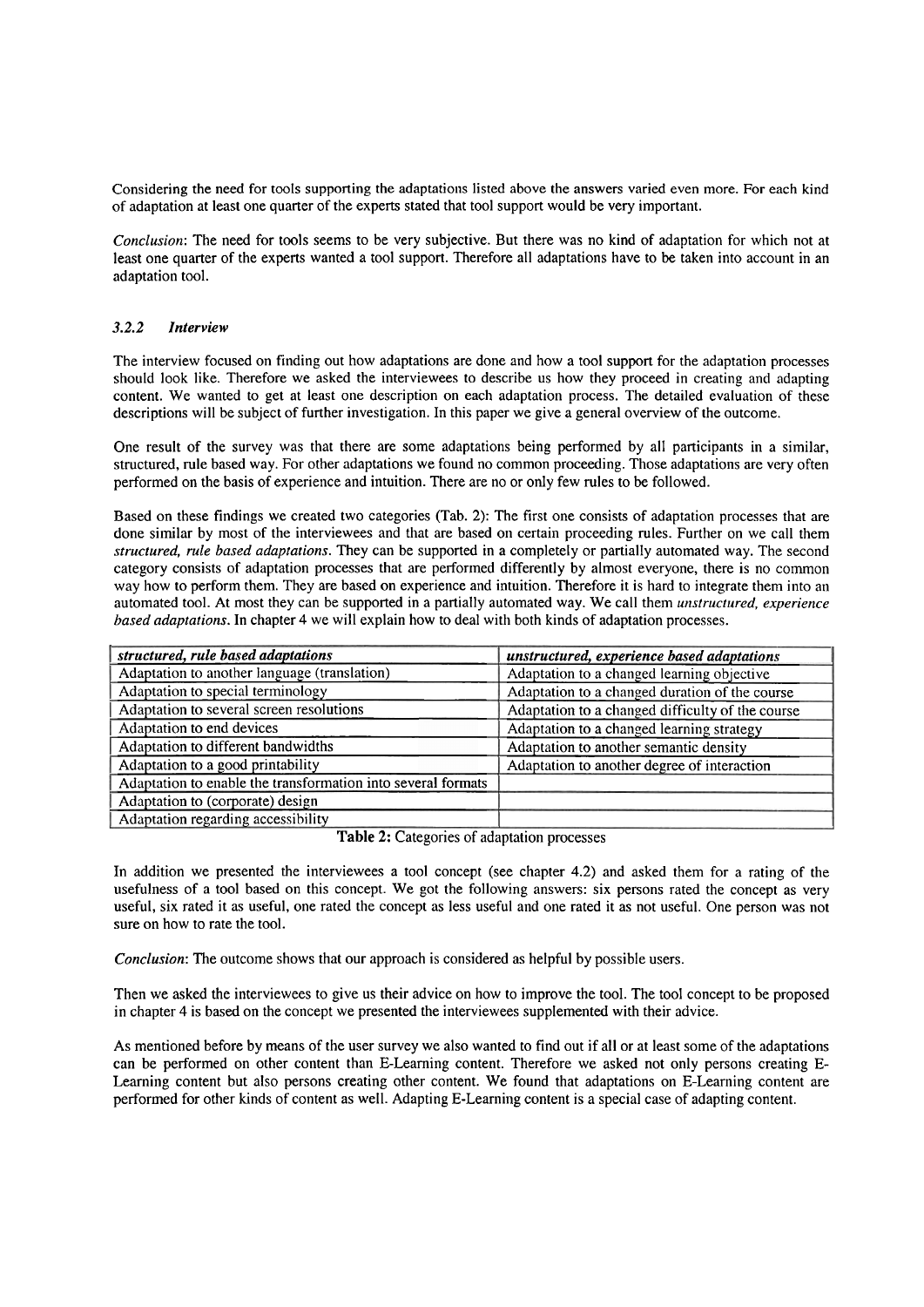In order to transfer the adaptations on learning content to content in general sometimes the naming of the adaptations has to be slightly clianged. In most of the cases the adaptations are completely the same. For example in E-Learning you need an adaptation to the learning objective: for general content you call this an adaptation to a changed target. Layout adaptations in contrast are performed in exactly the same way and with the same terminology for E-Learning content as well as for general content. In the project "Content Sharing" we only deal with adaptations of E-Learning content. But as this is only a special case of content adaptations our work can be used as well to adapt content in general after some slight modifications (mainly changes of the terminology).

# **4 Analysis, Structure, and Support of Adaptation Processes**

### **4.1 Analysis of Adaptation processes**

During our theoretical evaluation we found that adaptations are performed by executing what we call adaptation processes. Each adaptation process consists of - what we call - process fragments which consist of functions. The results of the interviews confirm this.



The following example gives an overview of the structure of the adaptation process for (corporate) design (Fig. 1):

Figure 1: Overview of the Structure of Adaptation Processes

The design adaptation process consists of several process Fragments: "exchange logos", "exchange images", "change fonts" etc. To achieve a design adaptation some or all of the process fragments have to be executed. In the example there is only one mandatory process fragment that has to be executed: at the end of the adaptation process it has to be checked if all elements are sized and placed correctly. The other process fragments are optional. In the example the order of the fragments is mostly not of relevance. Only the mandatory fragment has to be executed last.

In general all adaptation processes can be split up into process fragments. Some of these process fragments have a fixed position in the execution chain; others do not have such a fixed position. In addition some process fragments are mandatory in execution and others are optional.

The process fragments are composed of functions: "exchange logos" for example consists of the functions "identify graphical elements (logo)", "get graphical elements (new logo)", "delete graphical elements (logo)", "check size of graphical elements (new logo)", etc. Mostly all functions have to be performed in a fixed order to execute a process fragment. For example it is not possible to check the size of a new logo before getting it. However it might be possible to add the new logo without checking the size. But if the size of the new logo does not match the available space the new logo again has to be replaced by a second new logo with a corrected size. This additional effort will not occur if the size is checked before replacing the logo.

In general all process fragments consist of functions. The order of the functions is mostly fixed. Some functions are mandatory others are optional. Some functions are used in more then one process fragment. For example the function "delete graphical elements" is also used to delete images in the process fragment "exchange images".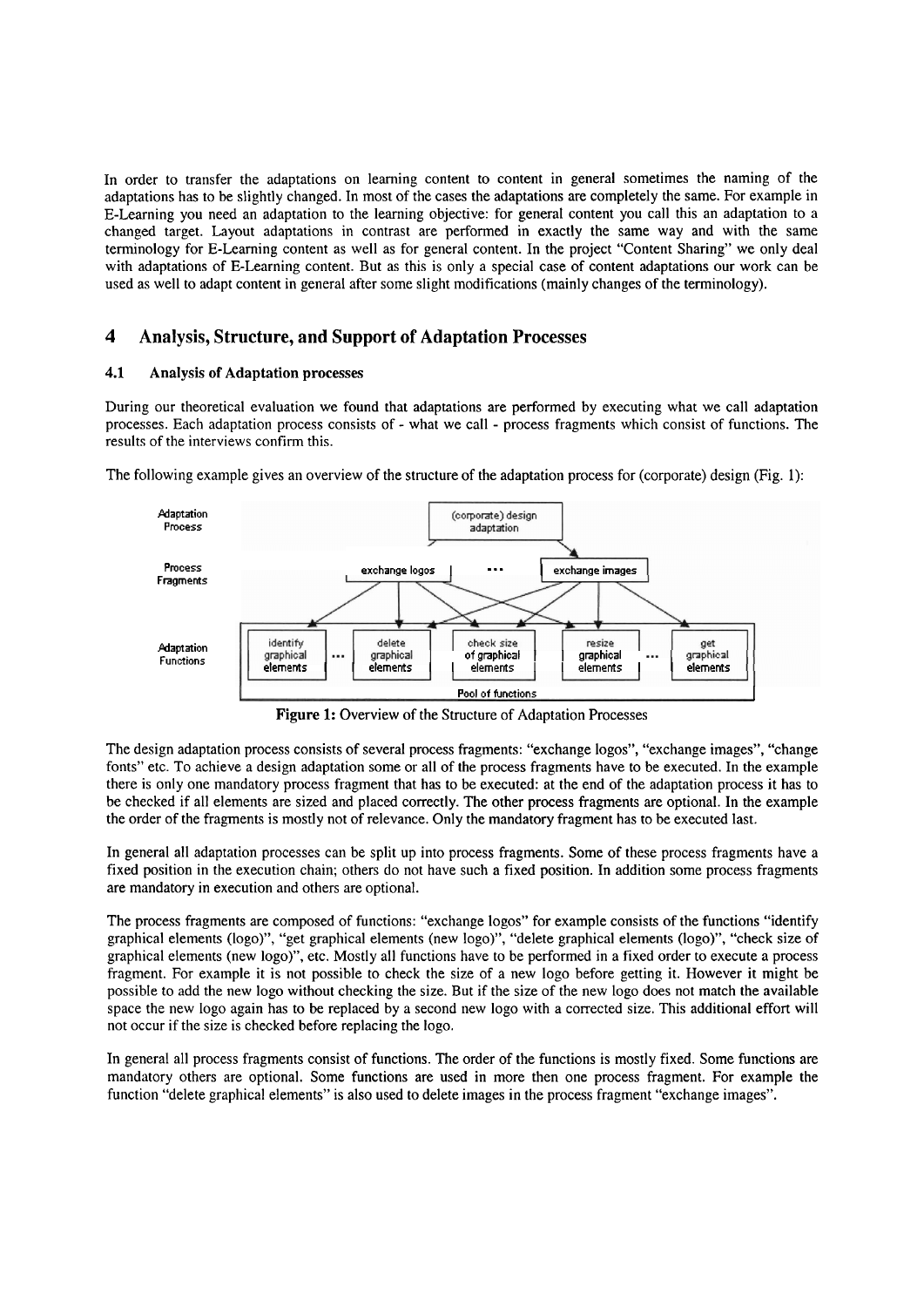### **4.2** Support of Adaptation Processes, Concept of our Adaptation Tool

As descnbed in chapter **3** there are two kinds of adaptation processes: structured, mle based adaptation processes, and unstructured, experience based adaptation processes. In this chapter we will discuss how our tool based support for both kinds of adaptation processes will look like.

The first kind of adaptation processes can be supported (partially) automated. This means that at least some of the process fragments contained in the adaptation process can be done by the tool. For those process fragments that cannot (reasonably) be supported an explanation is offered how to execute the process fragment manually.

As stated before there is no common way how users perform the second kind of adaptation processes. Therefore we cannot completely support them in a structured way. We even can hardly support those adaptation processes being at least partially automated. But by talking to the users we found that an explanation on the particularities of those adaptation processes would help the users. Therefore we decided to offer the users guidelines how they can do the adaptations manually. For example a judgment of the semantic density of content requires expertise in the topic of the content as well as knowledge of how to achieve a certain semantic density. This can hardly be done by a tool. But the guideline could contain explanations of what lower and higher semantic density means and it could offer tips on how to achieve it. In addition it is possible to help the users in supporting them in finding appropriate content that they can adapt manually. For instance to change content with a low semantic density you have to find parts of the content that can be left out to achieve a higher density. We can offer users support in finding parts of content that can be left out. Or if users Want to change the learning objective of some content we can support them in finding content that deals with the new learning objective. But in both cases the adaptation of the existing content to semantic density or to the new leaming objective has do be done manually.

The tool concept we presented to the interviewees as mentioned in chapter **3** followed those general ideas. We asked the interviewees to give us advice on how to improve the concept. In the following we present a tool concept based on our first approach supplemented by the advice we got in the interviews.

The content is available in its entirety or as smaller units (so-called modules). All content is composed of various modules, which can be adapted separately or in a bigger unit. Users proceed as follows:

- **1.** They select the content or the modules they Want to adapt.
- **2.** They select the adaptation processes they Want to perforrn from a list of several adaptation processes (e.g. translation, (corporate) design adaptation, etc).
- 3. The tool checks whether the chosen adaptation processes are supported for the formats of files that are contained in the selected content. This enables the system to tell the user directly after selecting an adaptation process if this process is supported completely automated, partially automated or if it has to be done manually: If *no autorlzated support* is offered, users can get instructions how to perform the adaptation manually.

If the adaptation is *partly supported,* users get information which process fragments are supported automated and which process fragments have to be performed manually. Users can choose which of the supported process fragments should be performed automated. For those a dialog starts that guides through the adaptation process step-by-step, means process fragment by process fragment. For every process fragment the results are presented. For example all identified logos are presented in the process fragment "exchange logos". Users can accept or discard the results. Individual process fragments can be skipped totally if desired.

If an *autonzated support* is possible for the whole adaptation process, a dialog starts which guides through the adaptation process. Users can choose which of the process fragments should be performed. The adaptation process done process fragment by process fragment. In any case the results are presented and users can decide if they Want to accept or discard the results.

In all cases it is possible to get instructions on how to perform the adaptation manually.